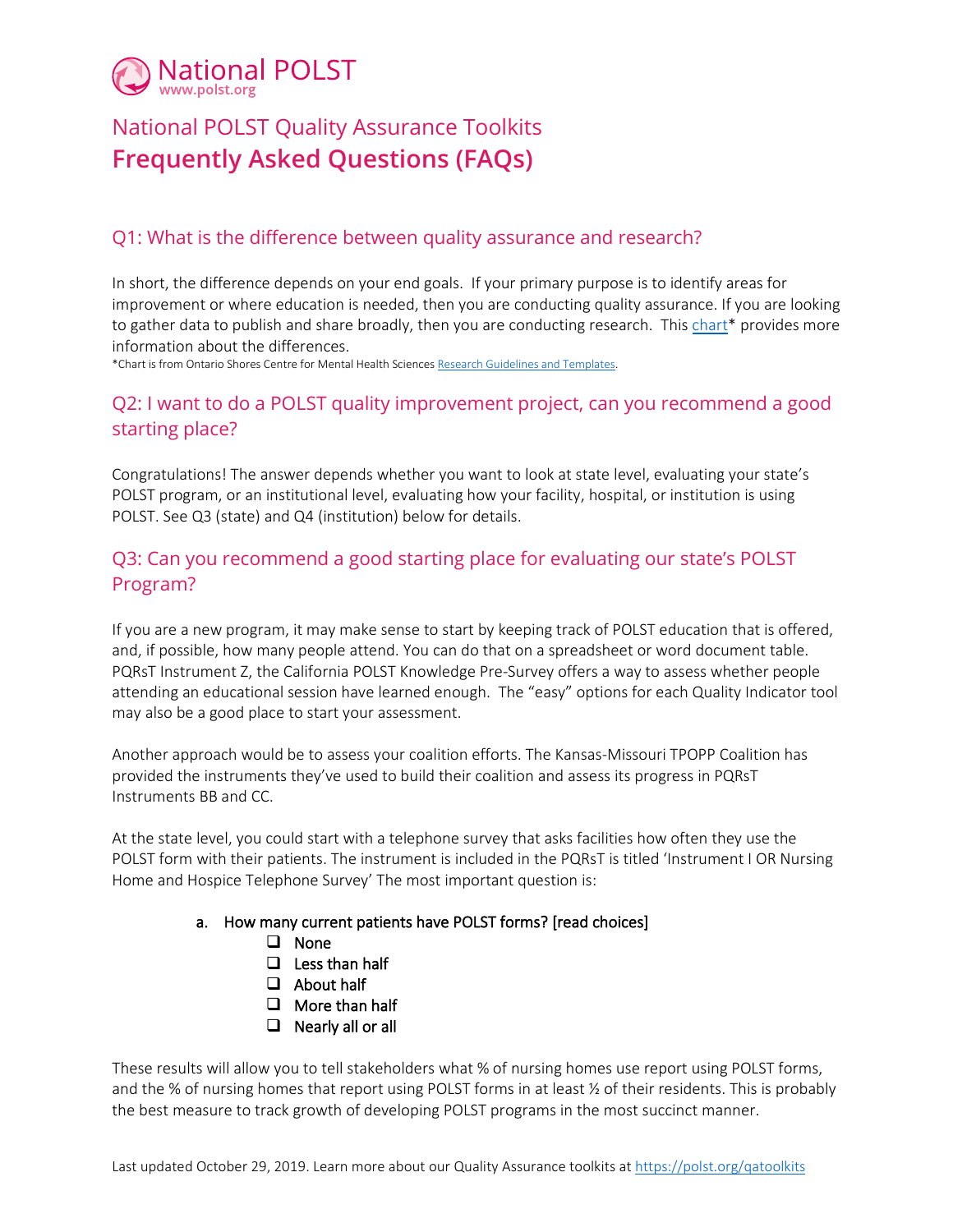

## Q4: Can you recommend a good starting place for evaluating our institution's use of POLST?

At a facility level, you could start with a simple chart review for all residents and complete the chart audit tool which is included in the PQRsT is titled 'Instrument A POLST Quality Improvement Chart Review Form'. The most important questions are:

#### 1. Presence of POLST Form:

#### a. Is a POLST Form present?

**No R** Yes (go to question 2)

This lets you know how many of your residents have a POLST. Also, and

#### e. Length of time to POLST completion:

Date of admission:

Date POLST form signed by patient/surrogate: \_\_\_\_\_\_\_\_\_\_\_

Date POLST form signed by MD:

This helps to verify that the form is valid because you are confirming that the POLST is signed and dated by the health professional as well as the patient/surrogate.

The Quality Indicators, particularly QI 2 (Patient/Resident Appropriateness for POLST Form), is a great place to start, helping you determine if your institution is offering POLST appropriately.

### Q5: Do I need Institutional Review Board (IRB) approval to do this project?

It depends on the purpose of your project. Institutional Review Boards (IRBs) are the administrative body established at an institution to protect the welfare of human research subjects recruited to participate in the research activities conducted under the control of the institution. An institution may have one or more IRB. They are responsible for overseeing human subjects research but do not regulate quality improvement activities.

- If the purpose of your project is quality improvement, to evaluate and/or improve the quality of your POLST program, or the use of POLST in your institution, then you do not need IRB approval.
- If the purpose of your project is to answer a research question, or create and disseminate new knowledge, then you will need to get IRB approval.
- If you have both quality and research aims for your project or you are planning to publish your findings, then you will need IRB approval,
- If you have already done a quality project and you wish to disseminate your findings to others outside your program or institution, then you should apply for IRB approval to use your quality data for research purposes because this extends beyond the scope of internal quality assurance or improvement.